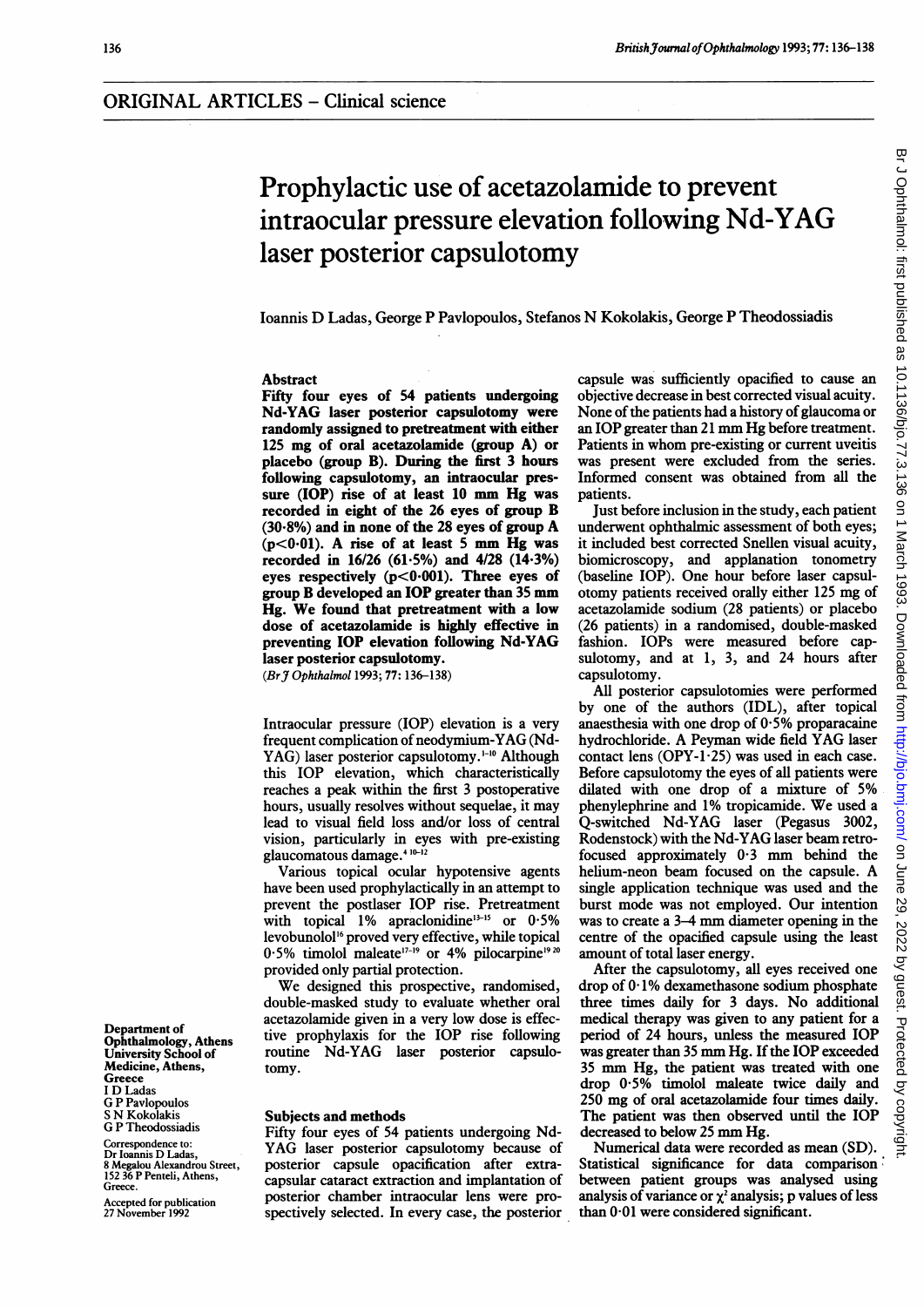#### Results

Fifty four patients entered the study. Three patients treated with placebo were removed from the study because of very high IOP  $(>35$  mm Hg). Two other patients of the same group and one treated with acetazolamide were lost to the 24 hour follow-up examination and were not included in the 24 hour IOP measurements.

There was no statistically significant difference between the two groups of patients with regard to sex, age, IOP before prophylactic treatment, and time interval from cataract surgery to posterior capsulotomy (Table 1). Additionally, there was no statistically significant difference between these groups of patients with regard to mean laser energy per pulse, number of pulses, or total laser energy used for capsulotomy per patient (Table 2). Just before capsulotomy the mean IOP of the acetazolamide group presented a slight decrease because of the earlier use of acetazolamide.

During the first 3 hours following capsulotomy, we noticed a mean IOP elevation in the placebo group which ranged from  $5.8$  to  $6.1$  mm Hg above baseline IOP. However, the mean IOP elevation in the acetazolamide group ranged from  $0.7$  to  $1.1$  mm Hg (p<0.001) (Table 3). Twenty four hours following capsulotomy there was no statistically significant difference in the mean IOP elevation between the two groups of patients (Table 3).

Within the first 3 hours following laser treatment, 16 of 26 eyes  $(61.5\%)$  of the placebo group had an IOP elevation greater than <sup>5</sup> mm Hg compared with only four of 28 eyes (14-3%) of the acetazolamide group  $(p<0.001)$  (Table 4). At the same time, eight of the 26 eyes  $(30.8\%)$  of the placebo group developed an IOP rise greater than <sup>10</sup> mm Hg. However, none of the eyes of the acetazolamide group developed such a high IOP rise  $(p<0.001)$  (Table 4).

None of the eyes of the acetazolamide group

Table I Patient characteristics

|                            | Acetazolamide<br>$(n=28)$ | Placebo<br>$(n=26)$ | p Value |
|----------------------------|---------------------------|---------------------|---------|
| Sex                        |                           |                     |         |
| Female                     | 16 (57-1%)                | 15(57.7%)           | NS      |
| Male                       | 12(42.9%)                 | 11(42.3%)           |         |
| Age (years)                |                           |                     |         |
| Mean (SD)                  | 69(8.6)                   | 67.1(7.2)           | NS      |
| Range                      | $48 - 85$                 | 50-83               |         |
| Time (months) $\star$      |                           |                     |         |
| Mean(SD)                   | 13(6.1)                   | 11.8(6.7)           | NS      |
| Range                      | $3 - 26$                  | $4 - 27$            |         |
| $IOP$ (mm $Hg$ ) $\dagger$ |                           |                     |         |
| Mean(SD)                   | 15.4(3)                   | 16.2(2.7)           | NS      |
| Range                      | 10–21                     | $11 - 20$           |         |
|                            |                           |                     |         |

NS=not significant. \*Interval from cataract surgery. †Before prophylactic treatment.

|  |  | Table 2 Parameters of applied Nd-YAG laser energy |  |
|--|--|---------------------------------------------------|--|
|--|--|---------------------------------------------------|--|

|                                   | Acetazolamide<br>$(n=28)$ | Placebo<br>$(n=26)$ | o Value |  |
|-----------------------------------|---------------------------|---------------------|---------|--|
| Energy/pulse (mJ/pulse)           |                           |                     |         |  |
| Mean(SD)                          | 1.9(0.5)                  | 1.8(0.6)            | NS      |  |
| Range                             | $1.2 - 3.2$               | $1.0 - 3.2$         |         |  |
| No of pulses                      |                           |                     |         |  |
| Mean(SD)                          | 34 (18)                   | 37(20)              | NS      |  |
| Range                             | $4 - 98$                  | $5 - 76$            |         |  |
| Total energy/patient (mJ/patient) |                           |                     |         |  |
| Mean(SD)                          | $63(37-2)$                | 62.4(36.6)          | NS      |  |
| Range                             | $6.4 - 176.4$             | $13 - 182 - 4$      |         |  |

NS=not significant.

Table 3 Mean  $(SD)$  change in IOP from baseline

| $Time*(hours)$ | Acetazolamide |              | Placebo |          |           |
|----------------|---------------|--------------|---------|----------|-----------|
|                | n             | $Mean(SD)$ n |         | Mean(SD) | p Value   |
|                | 28            | 0.7(2.8)     | 26      | 5.8(5.5) | < 0.001   |
| 3              | 28            | 1.1(2.9)     | 25      | 6.1(6.3) | $0.001$   |
| 24             | 27            | 0.2(1.6)     | 21      | 1.2(2.1) | <b>NS</b> |

NS=not significant. \*After laser capsulotomy.

Table 4 Patients with IOP elevation  $>5$  and 10 mm Hg after laser capsulotomy

| <b>IOP</b> elevation | Acetazolamide (no   | Placebo (no of | p Value |
|----------------------|---------------------|----------------|---------|
| (mm Hg)              | of patients $(\%))$ | patients (%))  |         |
| >5                   | $4/28(14-3)$        | 16/26(61.5)    | < 0.001 |
| >10                  | 0/28(0)             | 8/26(30.8)     | < 0.01  |

developed an IOP greater than <sup>25</sup> mm Hg while nine  $(34.6\%)$  of the eyes of the placebo group developed an IOP of this level. Furthermore, three eyes  $(10.7%)$  of the placebo group developed an IOP greater than <sup>35</sup> mm Hg (one in the first and two in the third hour after laser treatment) and were treated with additional antiglaucoma medication. The IOPs dropped to less than <sup>25</sup> mm Hg by the fourth hour after laser treatment.

There were no acetazolamide side effects reported in the treated patients.

#### **Discussion**

IOP elevation is the major complication of Nd-YAG laser posterior capsulotomy.<sup>1-10</sup> Because the IOP rise generally reaches its peak during the first 3 hours after laser treatment,<sup>59 10</sup> under ideal circumstances any drug used to prevent this complication must reach its maximum effectiveness at the same time. Oral acetazolamide reaches near maximum plasma levels <sup>1</sup> hour after administration. The maximum IOP reduction is attained within 2 hours and is maintained for 5 to 6 hours after administration.<sup>21,22</sup> Thus, a single dose of oral acetazolamide given <sup>1</sup> hour before Nd-YAG laser posterior capsulotomy should produce maximum hypotensive effect, to coincide with the time of potential maximum IOP elevation.

Prophylactic treatment to prevent a complication is worthwhile when this complication is commonly anticipated, when it has serious sequelae and when such a prophylactic treatment is safe and effective. The results of our study showed that the prophylactic administration of <sup>125</sup> mg of oral acetazolamide to prevent IOP elevation following routine Nd-YAG laser posterior capsulotomy meets the above mentioned criteria.

Eyes with pre-existing glaucoma were excluded from our study. Therefore, we cannot report if pretreatment with acetazolamide would be effective in preventing IOP elevation following Nd-YAG laser posterior capsulotomy in these high risk eyes. However, we must assume that, especially in glaucomatous eyes which are already under a maximal reduction of aqueous production because of treatment with  $\beta$ -blockers and acetazolamide, the additional prophylactic use of acetazolamide would probably be ineffective.